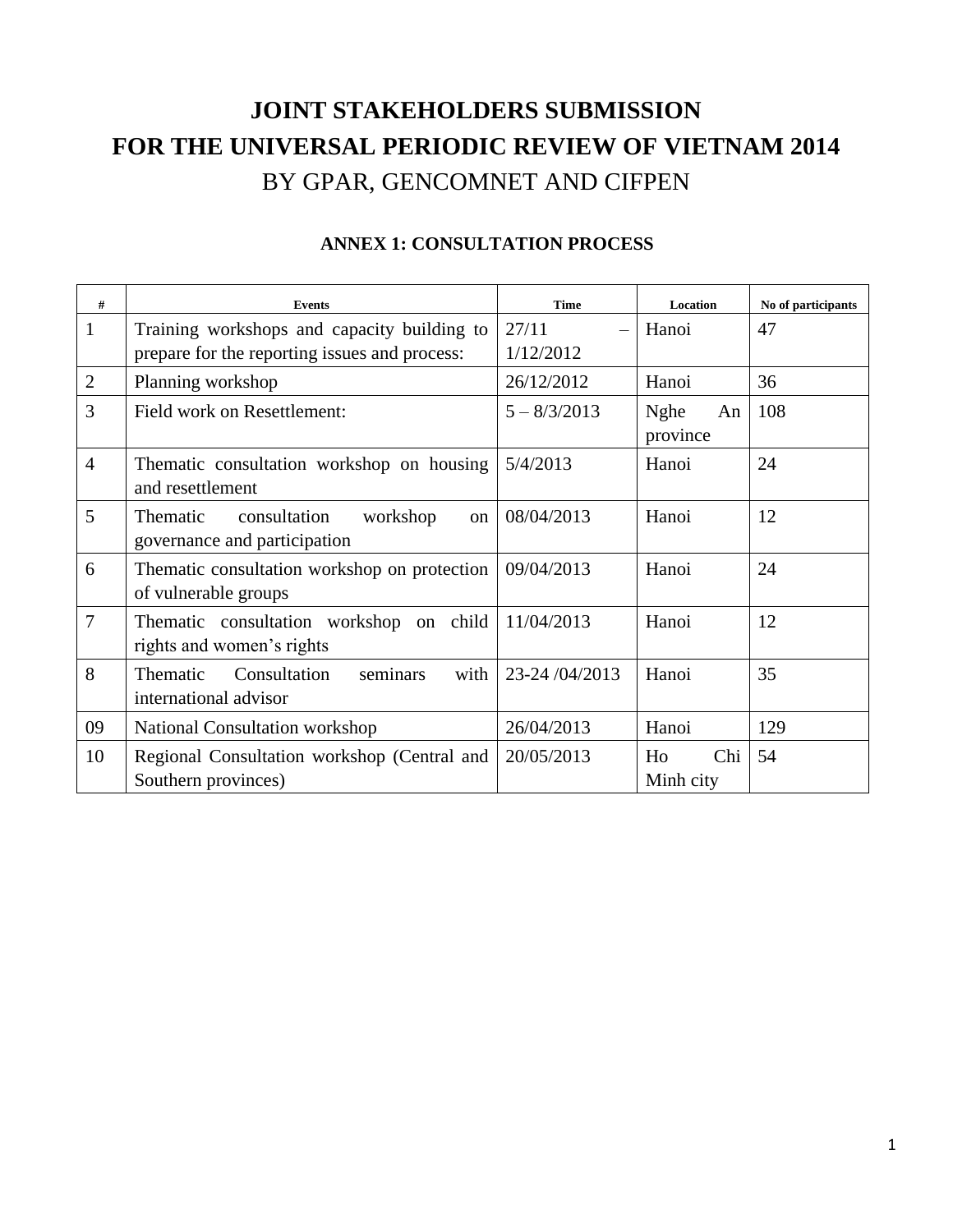## **ANNEX 2: LIST OF NGOs AND COMMUNITY-BASED GROUPS CONTRIBUTED TO THE REPORT THROUGH CONSULTATION**

- 1. ACDC Action to the Community Development Center
- 2. Action Aid International in Vietnam
- 3. Association of people with disabilities Đồng Nai
- 4. Association of People with disabilities in Hà Tĩnh
- 5. AWO Action for the Wilds Organisation
- 6. Bac Giang Association for Protection of Children Rights
- 7. CARTEN Center for applied research technology in the North West
- 8. CCDC Consulting Center for Development and Communication.
- 9. CCIHP Centre for creative in health and population
- 10. CCRD The centre for rural Communities Research and Development
- 11. CDI Center for Development and Integration
- 12. CECODES: Center for Community Development and Social Work
- 13. CENEV Centre for non-formal education and community development
- 14. CENFORD Center for Development Resources
- 15. Center for legal aid for the poor (Hội bảo trợ tư pháp cho người nghèo)
- 16. Center for support elderly and community development (Trung tâm trợ giúp người cao tuổi và phát triển cộng đồng)
- 17. CEPEW Centre for Education Promotion and Empowerment of Women
- 18. CEPHAD Centre for Public Health and Community Development
- 19. CGFED Research Centre for Gender, Family and Environment in Development
- 20. CIFPEN: Civil Society Inclusion for Food Security and Poverty Elimination Network
- 21. CIHP Consultation of investment in health promotion
- 22. CISDOMA [The Consultative Institute for Socio -Economic Development of Rural and](http://cdg.org.vn/eng/index.php?act=donvi_chitiet&id=43)  [Mountainous Areas.](http://cdg.org.vn/eng/index.php?act=donvi_chitiet&id=43)
- 23. Club on vocational training for youth with disabilities Ho Chi Minh city
- 24. CPLG Center for Gender Policy and Legislation Studies
- 25. CSAGA Center for studies and applied sciences in gender family women and adolescent
- 26. CSCAP Council for Security Cooperation in the Asia Pacific
- 27. CSDP Center for Surport of Social Development Programs
- 28. DEPOCEN Development and Policies Research Center
- 29. Dream like-minded group (Nhóm Đồng hành Ước mơ)
- 30. ENDA Việt Nam
- 31. Gencomnet: Gender and Community Development Network
- 32. GLASA Centre for Gender, Labour and Social Affairs